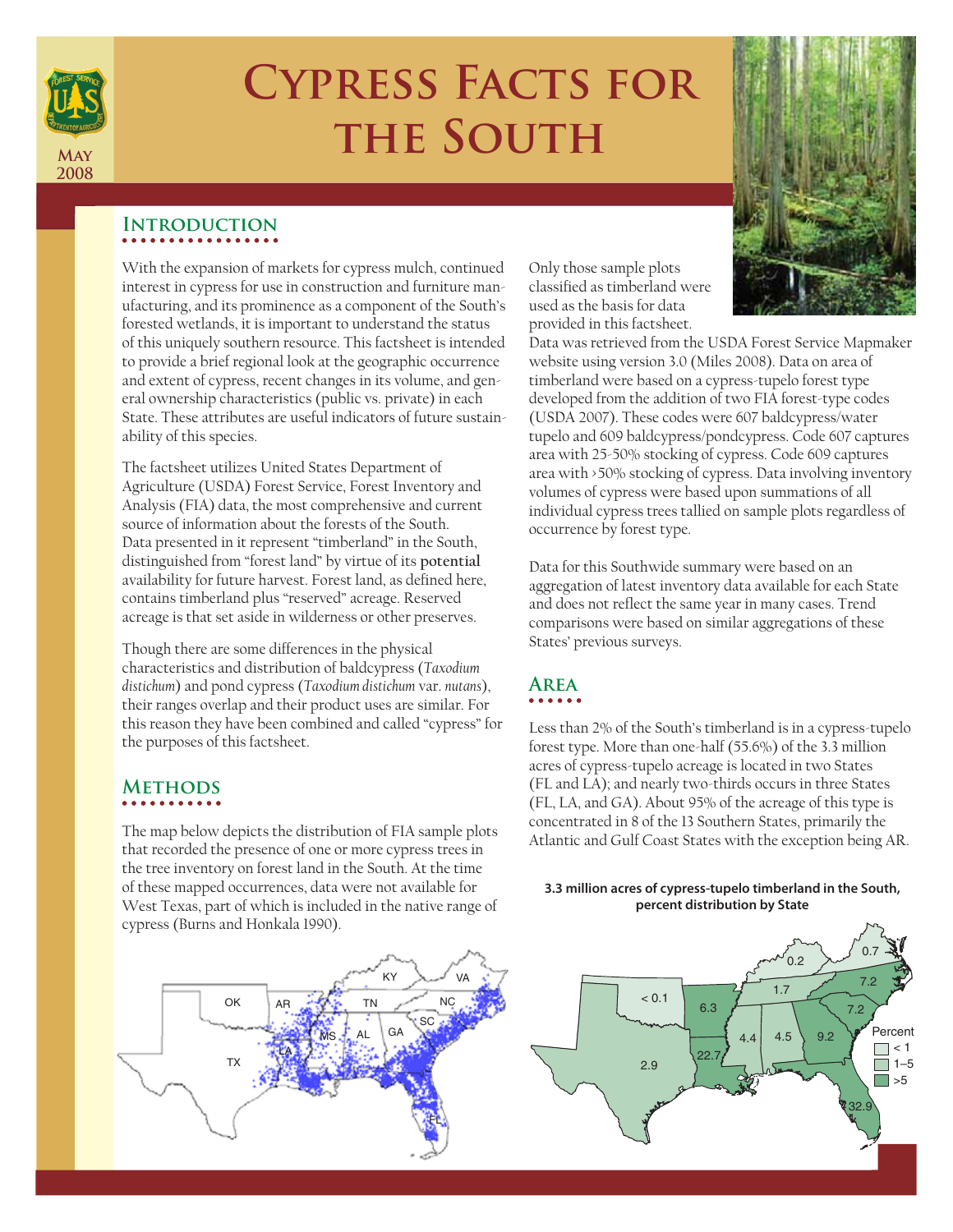Cypress-tupelo timberland is relatively uncommon in the South. This forest type comprises < 2% of the total timberland acreage in 11 of the 13 Southern States. In the two States with the most cypresstupelo acreage (FL and LA), it comprises < 7% of the total, which is relatively small in comparison to other timberland forest types.

**Percent that cypress-tupelo timberland comprises of total timberland within each State**



A comparison of the two most recent FIA inventories in each Southern State reveals that cypress-tupelo acreage has declined in 8 of the 13 States, and increased in 3 others. Insufficient information exists in the remaining two States (KY and OK). Decreases were experienced in all four of the States containing the most cypresstupelo acreage. The largest increases occurred in AR and TX.



#### **Trends in area of cypress-tupelo timberland by State (based on available data) and year**

## **Volume**

More than one-half of the South's cypress volume (55.5%) is found in two States (FL and LA) and more than two-thirds occurs in three States (FL, LA, and GA). About 95% of the cypress volume is concentrated in 8 of the 13 Southern States. These results correspond directly to the distribution of cypress-tupelo type acreage in the Southern United States.

#### **7.3 billion cubic feet of all live cypress volume in the South, percent distribution by State**



The volume of cypress exceeds 5% of the total timberland volume in two States (FL and LA) and is  $1\%$  or less of total volume in five States.

#### **Percent that all live cypress volume comprises of total volume for all species within each State**



A comparison of the two most recent FIA inventories in each Southern State reveals that cypress volume has increased in 8 of the 13 States, and declined in 4. (Note: trend information is not available in OK). Two States experiencing increases followed previous decreases. All changes in cypress volume through time are within the 90% confidence limits, indicating that change has not been statistically significant over those periods displayed.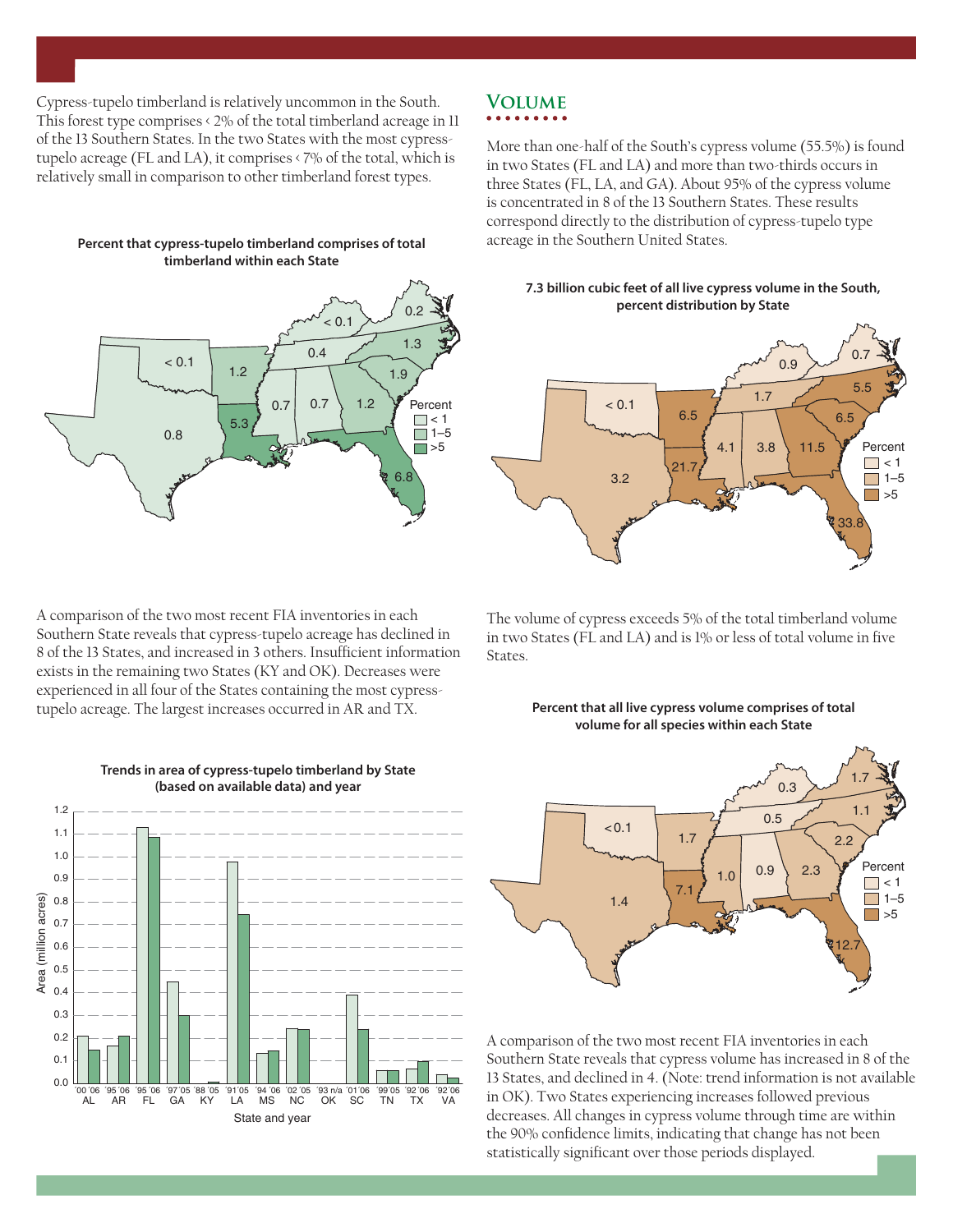**Trends in cypress volume by State (based on available FIA data) and year**



### **Ownership**

More than three-quarters (77%) of the cypress-tupelo forest-type timberland in the South is privately owned. Differences exist between the public versus private ownership distribution of cypress-tupelo timberland by State. More than one-half (52%) of the privately owned cypress-tupelo timberland acreage occurs in FL and LA, which have nearly equal acreage of privately owned forest of this type. However, FL alone accounts for nearly onehalf (48%) of the publicly owned cypress-tupelo acreage in the South. Together with LA, these two States contain almost twothirds (66%) of the publicly owned cypress-tupelo timberland of

the South. (Note: Nominal or unavailable data in some years or ownerships for KY, VA, and OK limit appearance on some figures.)

Three-fourths of the South's cypress volume is privately owned. Differences exist between the public vs. private ownership distribution of the total cypress volume on timberland by State. More than one-half (53%) of the privately owned cypress volume occurs in FL and LA. Each State has about one-fourth (24%) or more of the privately owned cypress volume in the Southern United States. (Note: Data for OK are not available.)